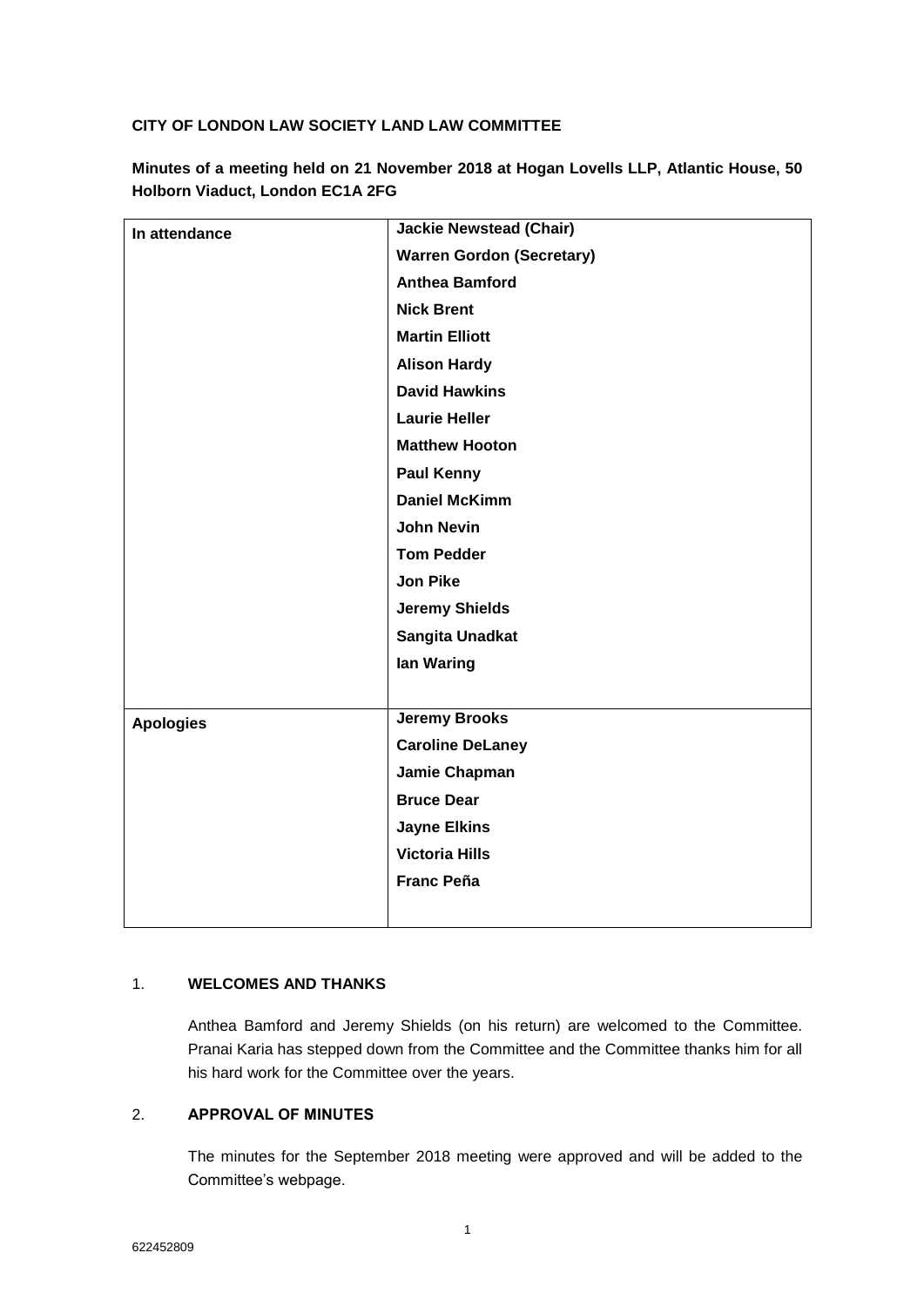#### 3. **DREAMVAR PROTOCOL**

The London Property Support Lawyer Group's draft Protocol to deal with the implications of the Dreamvar decision was circulated to the Committee before the meeting.

The Committee considered that adoption of the Protocol should be voluntary.

Some on the Committee expressed serious concern that the Protocol requires the seller's solicitors to undertake that they are authorised to receive the completion funds on the seller's behalf, being the true owner. If the seller's solicitors have properly carried out AML checks and are not at fault, why should they be liable if the seller is a fraudster? Concerns were expressed about the professional conduct implications of a breach of undertaking. A key point is that the buyer's solicitors should not end up with the liability if the seller is a fraudster and therefore rather than tackling this issue via a Protocol, it was suggested that buyer's solicitors' engagement letters should exclude any liability if the seller is a fraudster. Buyers should also be encouraged by their solicitors to consider their own insurance at their own cost if they are concerned about the risk of fraud.

Some on the Committee agreed prima facie with the seller's solicitors providing the undertaking, because buyer's solicitors would expect this and whilst there is some risk for the seller's solicitors, they are best placed to bear it. Concerns were expressed about the impact on transactions if seller's solicitors refuse to provide such an undertaking or the equivalent. The insurers for the seller's solicitors should cover the solicitors if they have done what they should, subject to the limits of the cover. The provision of such an undertaking may be inappropriate if the value of the transaction exceeds the cover or if the client is not well known to the solicitors. It was considered that the risks are greater with residential property and clients who are individuals.

The Dreamvar decision interpreted references to "the seller" in the Code for Completion as being the true seller and the Protocol is an attempt to reflect the judgment.

However, concerns from some Committee members at the exposure of and risk for seller's solicitors under the undertaking means that the Committee cannot endorse the Protocol. However, many firms will take the view that the Protocol reflects a reasonable allocation of risk between seller's solicitors and buyer's solicitors, provided that there are no specific circumstances of the type mentioned earlier that would make it inappropriate for the undertaking to be given.

Warren Gordon will provide this feedback to the authors of the Protocol.

#### 4. **TENANT'S WORKS AND BUILDING INSURANCE NOTE**

The Committee was not clear how this draft provided by the Construction Law Committee differs from the previous version that the Committee approved a number of years ago. Jackie Newstead will ask the Chair of the Construction Law committee to send through a comparison and the Committee will then consider it.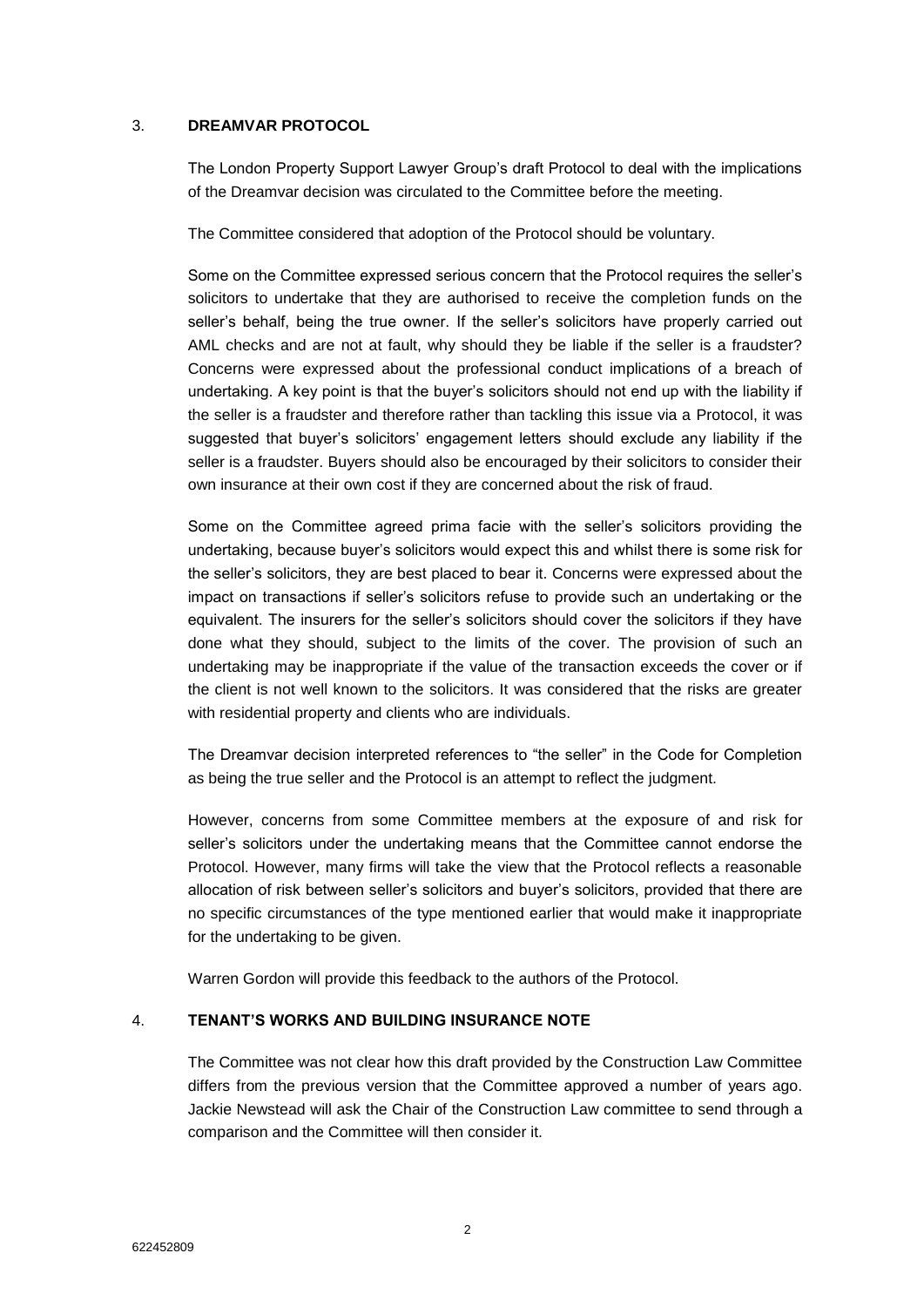# 5. **CLLS RESPONSE TO MHCLG CONSULTATION ON IMPLEMENTING REFORMS TO THE LEASEHOLD SYSTEM IN ENGLAND**.

The Committee considered the suggested response circulated to the Committee in advance of the meeting and ultimately decided to make no changes. The Committee has until close of business tomorrow to feed back any further comments to Warren. The deadline for submission of the response to MHCLG is Monday 26 November.

# 6. **LAW COMMISSION'S CONSULTATION ON ELECTRONIC EXECUTION OF DOCUMENTS**

The Committee discussed the proposed response of a joint working group of the CLLS Company and Financial Law Committees. The general view among the Committee was that the response was a sensible one and it was generally supportive of it. However, since the Committee first saw the response just before the meeting, it was concerned about putting in a formal response to endorse it, in view of the very limited time available to review the consultation paper in detail.

#### 7. **LAW COMMISSION'S CONSULTATION ON LEASEHOLD ENFRANCHISEMENT**

Laurie Heller summarised some of the key issues of the consultation including simplification of the legislation and making it cheaper for tenants to buy. It was agreed that Laurie would circulate the Law Society's proposed response (with which he is involved) and the Committee can decide whether to endorse it by letter. This will need to be done by email since the deadline for responding occurs before the next Committee meeting. Sangita Unadkat also agreed to send through some points of concern about transactional structuring, which can be added to the Committee's response.

# 8. **GOVERNMENT CONSULTATION ON ENSURING TENANTS' ACCESS TO GIGABIT-CAPABLE CONNECTIONS**

This consultation has some disturbing aspects including the possibility for an operator to gain access to the landlord's property with a magistrates' court warrant of entry if a landlord is absent or unidentifiable. Alison Hardy kindly agreed to produce a first draft, which will be agreed by email in view of the deadline for responses of 21 December 2018.

#### 9. **CODE FOR LEASING BUSINESS PREMISES**

The working party met recently to discuss changes to the draft of the new Code. A final consultation will shortly take place and the new Code will likely go live in the second half of 2019.

#### 10. **DEVELOPMENT MANAGEMENT AGREEMENT**

Ian Waring will follow up with the Chair of the Construction Law Committee whether that committee has any comments on the proposed revised DMA.